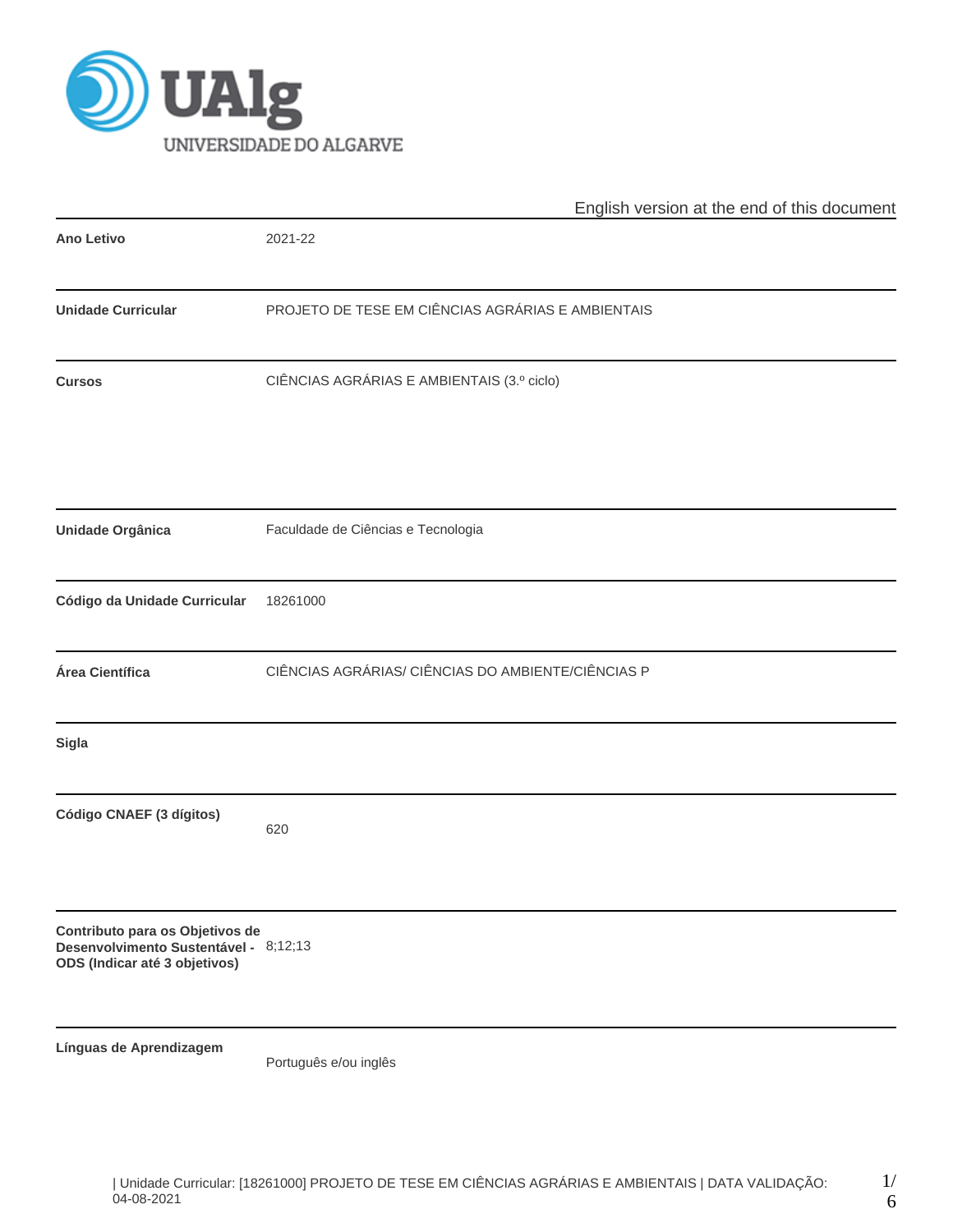

**Modalidade de ensino**

Presencial

**Docente Responsável** José Manuel Peixoto Teixeira Leitão

| ΔII | ו*/ חדי                         |
|-----|---------------------------------|
| ΠP  | NRAS DE CONT                    |
| RMA | $\cdot$ TAGTO $^{\prime\prime}$ |
|     | $\mathbf{a}$                    |

\* Para turmas lecionadas conjuntamente, apenas é contabilizada a carga horária de uma delas.

| <b>ANO</b> | PERIODO DE FUNCIONAMENTO* | <b>HORAS DE CONTACTO</b> | <b>I HORAS TOTAIS DE TRABALHO</b> | <b>ECTS</b> |
|------------|---------------------------|--------------------------|-----------------------------------|-------------|
| 10         |                           | 12S: 30OT                | 156                               |             |

\* A-Anual;S-Semestral;Q-Quadrimestral;T-Trimestral

## **Precedências**

Sem precedências

#### **Conhecimentos Prévios recomendados**

Não aplicável

## **Objetivos de aprendizagem (conhecimentos, aptidões e competências)**

Pretende-se que o estudante elabore e apresente publicamente um projeto de tese em Ciências Agrárias e Ambientais, estruturado e calendarizado, que contribua de forma inovadora e original para o avanço do conhecimento. O projeto de tese deverá refletir capacidade de compreensão sistemática no domínio das ciências agrárias e ambientais, bem como evidenciar capacidade para conceber, projetar, adaptar e realizar investigação científica cumprindo as exigências impostas

pelos padrões de qualidade e integridade académicas. No decurso do processo ensinoaprendizagem, o estudante deve adquirir capacidade de analisar criticamente, avaliar e sintetizar ideias novas e complexas. Finalmente, o estudante deverá desenvolver maturidade pessoal e científica para competentemente apresentar o seu projeto de tese, e os consequentes resultados esperados, à comunidade académica e à sociedade em geral.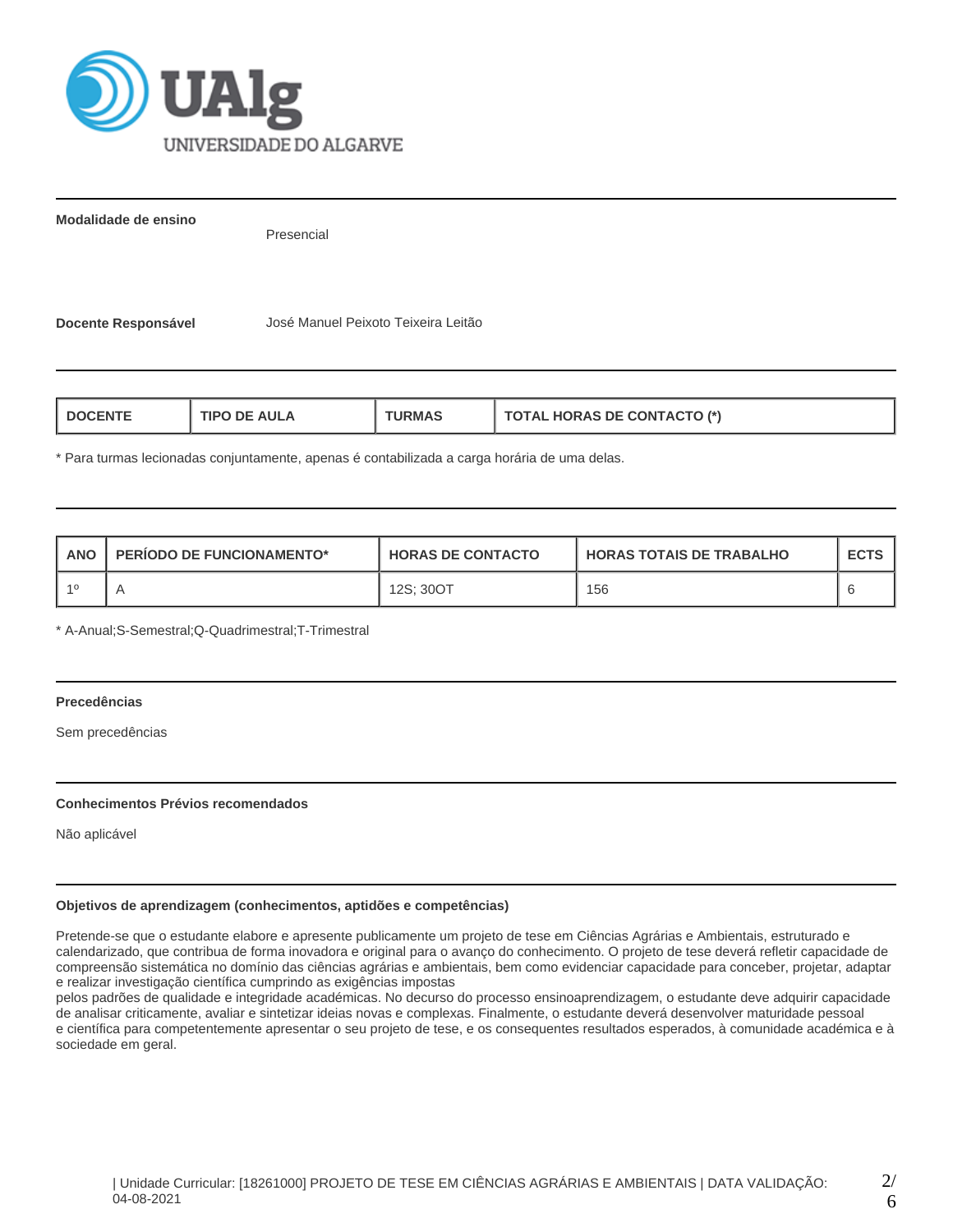

#### **Conteúdos programáticos**

Os conteúdos programáticos desta unidade curricular visam enquadrar cientificamente o problema a investigar, traçar o estado de arte do tema em causa, enunciar claramente os objetivos do estudo e identificaras hipóteses de trabalho e os resultados esperados. Especificam-se em alíneas os seguintes conteúdos programáticos:

a) revisão bibliográfica visando conhecer o estado da arte sobre o tema da tese;

b) clara definição dos objetivos propostos para a investigação científica e o trabalho experimental;

c) elaboração da proposta de delineamento experimental, com fundamentação metodológica e avaliação de meios necessários ao trabalho experimental.

d) resultados esperados; e) plano de contingência, de acordo com os constrangimentos esperados;

f) cronograma da tese; g) apresentação pública, defesa e discussão do projeto de tese

## **Metodologias de ensino (avaliação incluída)**

Esta UC privilegia um ensino dirigido, tutorial, com uma forte componente de trabalho não presencial a ser efetuado pelo estudante. Ao estudante é solicitado um trabalho individual de análise e síntese sobre a revisão bibliográfica em causa, com a proposta de um tema para a tese e de um projeto de tese em Ciências Agrárias e Ambientais que possa concretizar com êxito, enquadrado nas estruturas onde vai executar os trabalhos da tese. Ao tutor caberá participar ativamente nesse esforço, guiando, discutindo e enquadrando a aprendizagem do estudante, para que desse dialogo e da dinâmica resulte a escolha do tema e o seu enquadramento final num projeto de tese que se deseja sólido, coerente e suficientemente fundamentado para que daí resulte uma tese final e original que avance o conhecimento na área científica em causa. O ensino dirigido será complementado com asferramentas E-learning, e outras ferramentas que venham a ser necessárias.

#### **Bibliografia principal**

Montgomery, D. C. 1991. Design and Analysis of Experiments (3rd Ed.). John Wiley & Sons, New York

Solomon, P. J. 1985. Transformations for components of variance and covariance. Biometrika 72:233-239

Weerahandi, S. 1995. ANOVA under unequal error variances. Biometrics 51:589-596 Walliman, N. (2008) Your research project. Sage Publications Ltd London: 450 pp

Wilkinson, D. (2005) The essential guide to postgraduate studies. Sage Publications Ltd. London: 330 pp

Hunt, A. (2005) Your research project. How to manage it. Routledge London: 147 pp

Oliveira, L.A. (2011): Dissertação e Tese em Ciência e Tecnologia segundo Bolonha

Sousa, M.J.; Baptista, C.S. (2011): Como Fazer Investigação, Dissertações, Tese e Relatórios-Segundo Bolonha Pactor: 192 pp

Freixo, M.J.V. (2013): Metodologia Científica Fundamentos, métodos e técnicas. Instituto Piaget:231 pp

Peter Farell, Writing a Built Environment Dissertation: Practical Guidance and Examples, Wiley-Blackwell ed. London: 450 pp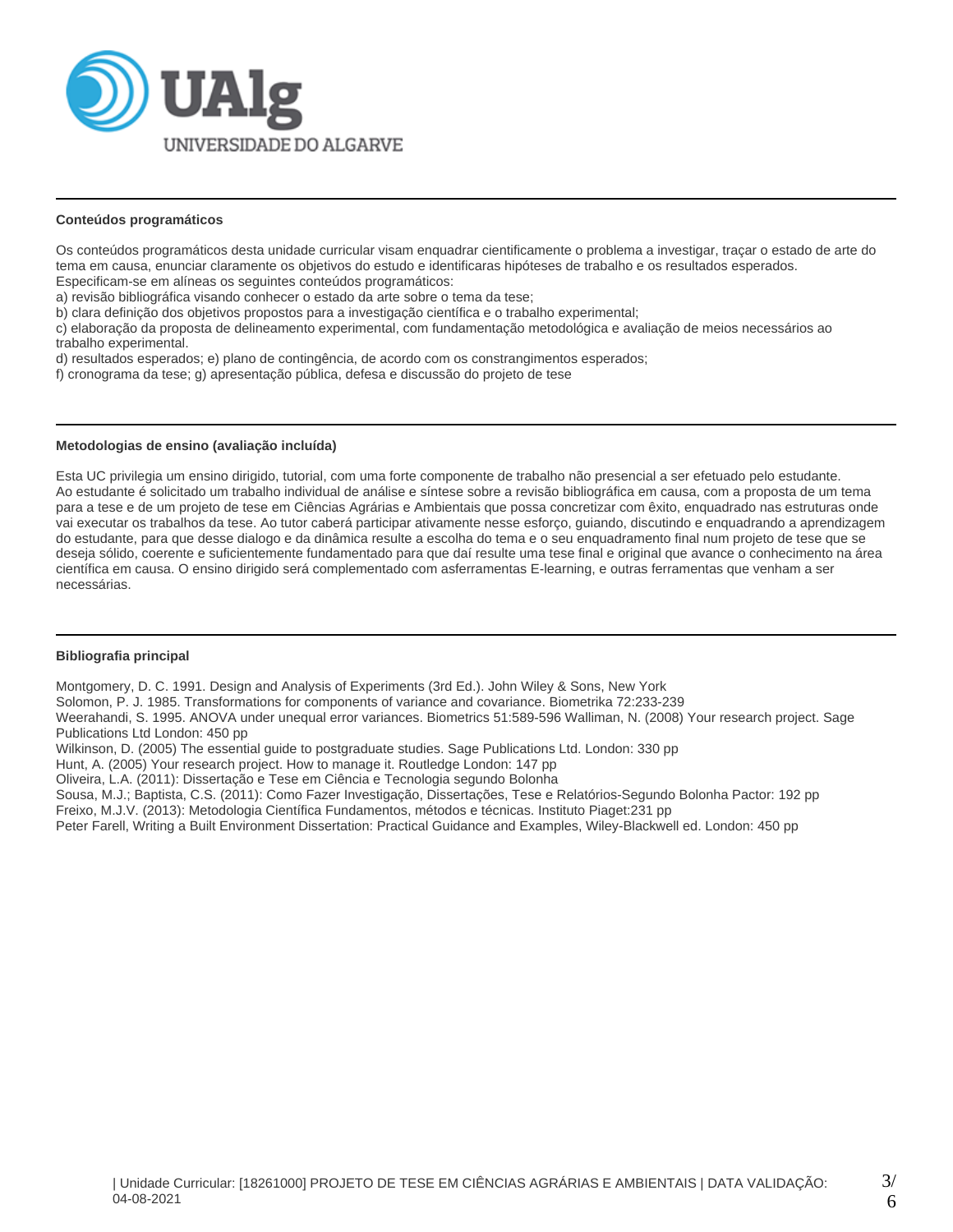

| <b>Academic Year</b>                                                                                   | 2021-22                                                    |
|--------------------------------------------------------------------------------------------------------|------------------------------------------------------------|
| <b>Course unit</b>                                                                                     | THESIS PROJECT IN AGRICULTURAL AND ENV IRONMENTAL SCIENCES |
| <b>Courses</b>                                                                                         | AGRICULTURAL AND ENVIRONMENTAL SCIENCE<br>Common Branch    |
| <b>Faculty / School</b>                                                                                | FACULTY OF SCIENCES AND TECHNOLOGY                         |
| <b>Main Scientific Area</b>                                                                            |                                                            |
| Acronym                                                                                                |                                                            |
| <b>CNAEF</b> code (3 digits)                                                                           | 620                                                        |
| <b>Contribution to Sustainable</b><br><b>Development Goals - SGD</b><br>(Designate up to 3 objectives) | 8;12;13                                                    |
| Language of instruction                                                                                | Portuguese or english                                      |
| <b>Teaching/Learning modality</b>                                                                      |                                                            |

Face to face learning

4/ 6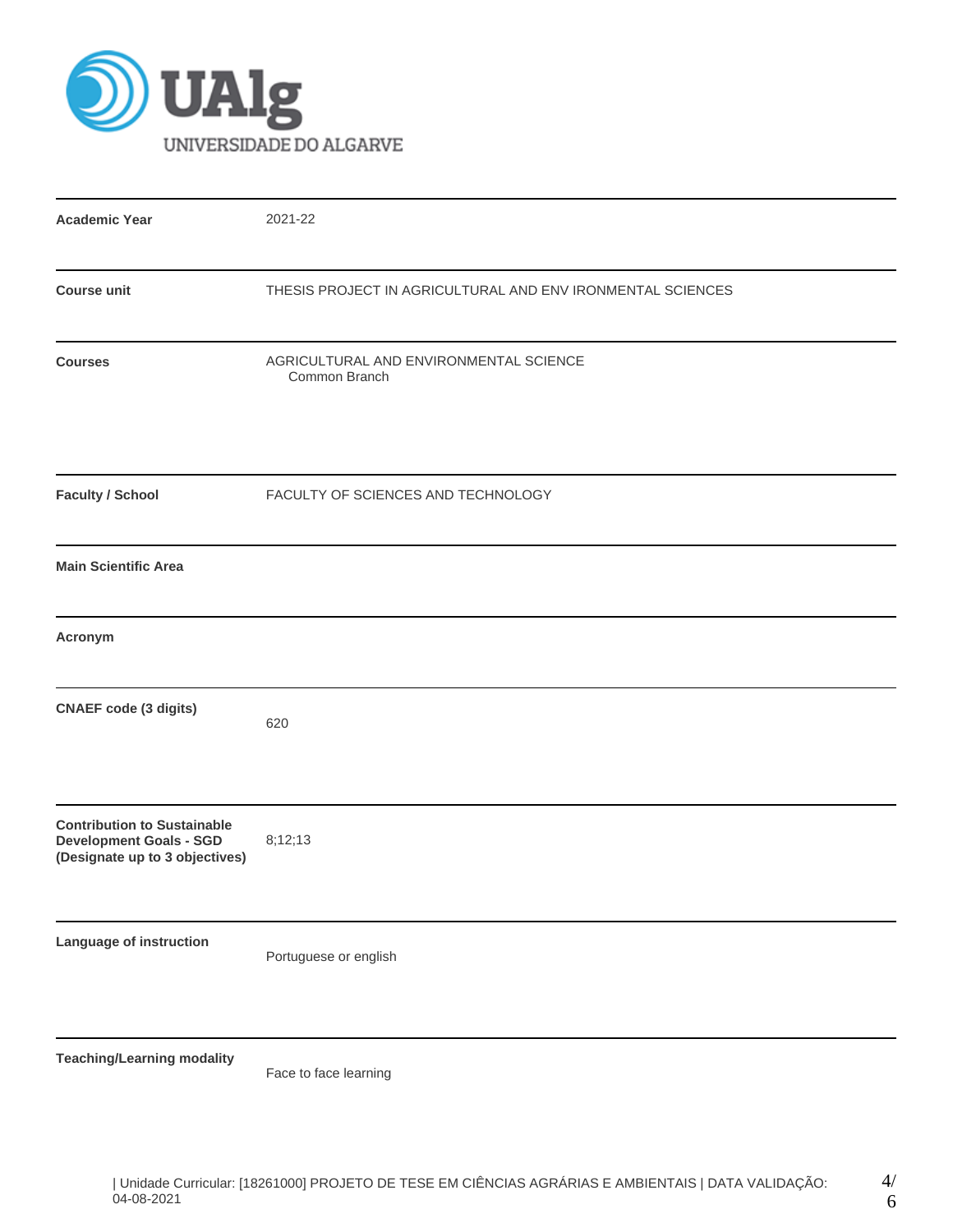

**Coordinating teacher** José Manuel Peixoto Teixeira Leitão

| 02C<br>statt<br>$\blacksquare$ | <b>Type</b> |  | $\mathbf{r}$<br>lours |
|--------------------------------|-------------|--|-----------------------|
|--------------------------------|-------------|--|-----------------------|

\* For classes taught jointly, it is only accounted the workload of one.

| <b>Contact hours</b> | TD. |   |    |   |    |      |     | `otal                                                                                                                                                                                                                                   |
|----------------------|-----|---|----|---|----|------|-----|-----------------------------------------------------------------------------------------------------------------------------------------------------------------------------------------------------------------------------------------|
|                      | ١К  | Ш | ΙЮ | . | IЮ | 1127 | IІC | l 5r<br>$T$ . The contrast $TD$ . The contrast contrast of $D$ is $D$ and $D$ and the contrast $T$ $D$ . The HMA and $D$ $D$ $D$ and $D$ $T$ is $D$ $T$ is $D$ $T$ is $D$ $T$ is $D$ $T$ is $D$ $T$ is $D$ $T$ is $D$ $T$ is $D$ is $D$ |

T - Theoretical; TP - Theoretical and practical ; PL - Practical and laboratorial; TC - Field Work; S - Seminar; E - Training; OT - Tutorial; O - Other

#### **Pre-requisites**

no pre-requisites

#### **Prior knowledge and skills**

Not applicable

# **The students intended learning outcomes (knowledge, skills and competences)**

(The intended learning outcomes of the curricular unit are student-centred and aim at preparing and presenting a thesis project in Agricultural and Environmental Sciences, well-structured and following a strict timetable that contributes in an innovative and original manner to the advance of knowledge. The thesis project is intended to reflect the capability of the student to systematically acquire knowledge in the domain of agricultural and environmental sciences, as well as to demonstrate his (her) capability to conceive, project, adapt and do scientific research, following the strict rules of quality and academic integrity. Along the learning process the student should acquire the capability to do critical analysis and learn to evaluate and integrate new and complex

ideas. Finally the student should develop personal and scientific integrity to successfully present his (her) thesis project, and the expected results to the scientific community and the society in general.